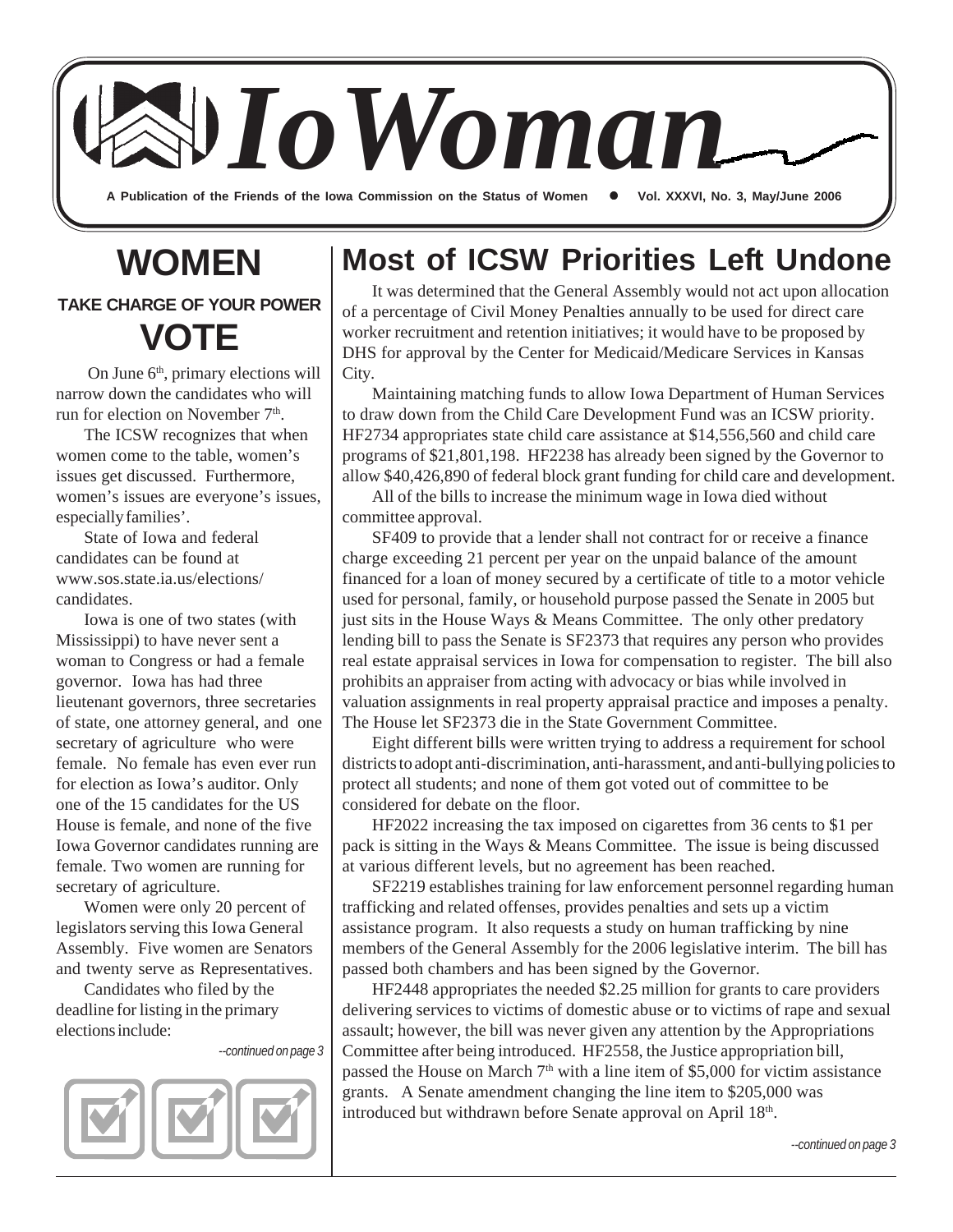#### **W&S 06: You Must Be Present to Win**

*Whispers & Screams are hard to hear: Creating an Audience for Girls' Voices* is an annual conference sponsored by the Iowa Gender-Specific Services Task Force. Whispers & Screams programs work to define what it means to provide equal services for girls involved in or at-risk for involvement in the juvenile justice and child welfare systems.



This year is the  $10<sup>th</sup>$  anniversary of Whispers & Screams and the theme is "You

Must Be Present to Win." The conference will build on the foundation laid in previous years by bringing together forward-thinking individuals who are committed to comprehensive system change that makes gender equity for girls a priority.

Whether you are a long time or one time participant of the Whispers  $\&$ Screams conference, there is little chance you've forgotten the door prize event that takes place at lunch each year. "You must be present to win!" can be heard echoing around the room. As we enter our tenth year of the conference, we see how this phrase holds true when working with young women as well. You must be present in the lives of young women if you are to succeed in helping them. You must be present in your relationship with them, you must be present even when it is difficult, you must be present as a role model, and you must be present through advocacy and challenging the status quo. A little enthusiasm never hurts either!

This year's Whispers and Screams will have keynotes by Lyn Mikel Brown, Ed.D. and Dr. LaWanda Ravoira. Brown, a professor of Education and Women's, Gender, and Sexuality Studies at Colby College in Maine, has done extensive research on girls' social and psychological development. Her keynote, Fighting Like A Girl: Myth, Reality, and Media, will tackle the subject of relational aggression or girls' "mean" behavior toward other girls. RaVoira, former president & CEO of PACE Center for Girls, Inc. in the state of Florida, has extensive experience with gender-specific programming for girls. She is currently working on a research project involving girls in residential treatment programs in Florida. Her keynote, "It's A Girl! How being present creates opportunities for girls to be winners!" will discuss specialized treatment interventions for girls including issues related to prior victimization, sexual abuse, PTSD and self-medicating.

In addition to basic and advanced workshops in keeping with the theme of the conference, attendees will continue to be offered information on genderspecific programming, female development and experiences, as well as practical tools for working with young women.

Courageous Advocacy Awards will be presented to three outstanding advocates for young women and the Task Force will also honor a courageous girl or young woman. Nomination forms are available on our web site and in the conference registration brochure.

BeJae Flemming will open the conference with a musical performance and slam poet Chillin' has been invited to close the conference.

Whispers & Screams: You Must Be Present to Win will be held June 1<sup>st</sup> and 2nd at the Hotel at Gateway Center in Ames, Iowa. Registration fees vary. To receive registration information, please contact Kathy Nesteby at 515/281- 6915 or 1-800-558-4427, or Kathy.Nesteby@iowa.gov . Registration information is also available on-line: www.state.ia.us/dhr/sw/girls.html.

#### **ICSW Welcomes New Commissioners**

The composition of the Iowa Commission on the Status of Women is changing.

Established in 1972 by the Iowa Legislature, the Iowa Commission on the Status of Women is composed of nine citizen members appointed by the Governor and confirmed by the Senate. It is balanced by gender as well as political party affiliation. Two members of the Iowa Senate, two members of the Iowa House of Representatives, and the director of the Department of Human Rights also serve on the Commission *ex officio*.

One Commissioner's term have expired, three have been reappointed, and two new citizens have been appointed. Leaving the ICSW after completing two four-year terms is Vicki Brown, Oskaloosa. Iowans extend their gratitude to Brown for her work and dedication to the women of this state.

Newly appointed members include Tom Carnahan, Davenport, and Jill Olsen, Mount Vernon.

Matt Wissing, Davenport; Carla R. Espinoza, Ames; and Sue Mullins, Corwith; have been reappointed. Commissioners continuing in their terms include Francis Giunta, Dubuque; Kim Painter, Iowa City; Holly Sagar, Des Moines; and Mike Whitlatch, Storm Lake.

Continuing to serve *ex officio* are Senator Matt McCoy, Des Moines; Senator Maggie Tinsman, Davenport; Representative Gene Maddox, Des Moines; Representative Cindy Winckler, Davenport; and Department of Human Rights Director Walter Reed, Jr.

Did you know... The driving force behind Mother's Day was Anna Jarvis, who organized observances in Grafton, W.Va., and Philadelphia, Pa., on May 10, 1908. Jarvis lobbied politicians to set aside a day to honor mothers and finally succeeded in 1914 when Congress designated the second Sunday in May as Mother's Day.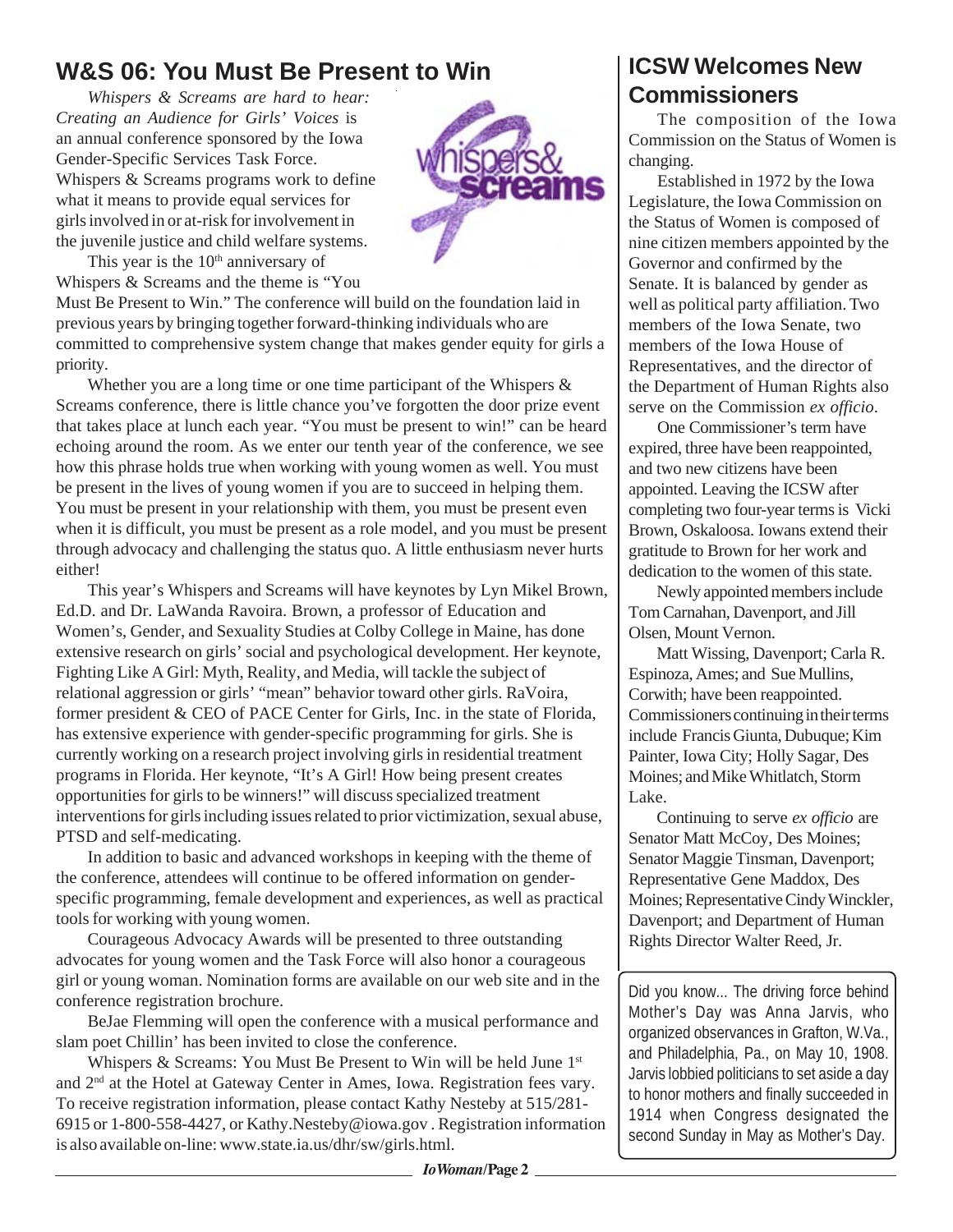#### **Primary Race June 6, 2006**

| <b>Iowa Senate</b>                   | Female<br>Dem<br>3 | Male<br>Dem<br>18 | Female<br>$\mathbf{Rep}$<br>5 | Male<br>$\mathbf{Rep}$<br>16 |
|--------------------------------------|--------------------|-------------------|-------------------------------|------------------------------|
| <b>Iowa House</b>                    | 33                 | 59                | 13                            | 64                           |
| 82 <sup>nd</sup> General<br>Assembly | 39                 | 77                | 18                            | 80                           |

During the next few months, you may find yourself talking to one candidate or another. The ICSW recognizes that a candidate who is female is not always the best choice in an election when she is not supportive of women's issues. Consider any of these topics as just the beginning of many issues for discussion with candidates - male or female - to find out who you really want to vote into an office.

#### **Topics to discuss with federal candidates:**

- ◆ Fair Pay Act and Paycheck Fairness Act (women make 77 cents for every \$1 by men).
- ◆ Partial wage compensation for taking 12 weeks of parental leave for birth or adoption of a child.

#### **Topics to discuss with state candidates:**

- $\blacktriangleright$  Pay equity for employees in private industry, livable wages and affordable benefits.
- State funding for emergency assistance (in the winter of 2005, elderly Iowa women were choosing between buying their medicine or paying their heat bill).
- $\triangleleft$  State funding for adolescent pregnancy prevention (9.1 percent of the total live births in 2002 were to teenage mothers age 19 or younger).
- $\triangleleft$  State funding for legal services (70 percent of those served are women; 650-700 were turned down every month in 2002).
- $\triangleleft$  State funding for education and training for women throughout Iowa's correctional system.
- A new Preparation for Adult Living Program (PALS) for 18-year-olds in foster care.
- $\blacktriangleright$  Predatory lending legislation.

#### **Topics to discuss with local candidates:**

- ◆ Local support for the nearest domestic violence shelter or sexual assault center (7,607 domestic abuse cases and 2,230 sexual assaults were reported in Iowa in 2002).
- Gender balance on city or county committees, boards, or commissions.

On April  $5<sup>th</sup>$ , the following Governor's appointees for the ICSW were confirmed by the Iowa Senate with a 50/0 vote: Thomas Carnahan, Carla Espinoza, Sue Mullins, Jill Olsen and Matthew Wissing.

SCR104 and HCR108 designating March 2006 as Iowa Women's History Month passed in both chambers on Women's International Day, March 8<sup>th</sup> while winners from the Write Women Back Into History essay contest watched.

ICSW decided in their meeting on March  $14<sup>th</sup>$  to support establishing a new preparation for adult living program (PALS) in the Department of Human Services. The House passed HF2645 to assist foster care children beyond age 18 even after seeing a fiscal note of \$2.2 million in FY2007 and \$4.5 million in FY 2008; however, the Senate let the concept die in their Human Resources Committee.

## **New Moms are Exhausted**

Ask any new mom and she will tell you she is tired. And once those new moms return to work outside the home, fatigue is a way of life.

According to research in the *Annual of Family Medicine*, research suggests that women do not fully recover from giving birth in the four to six weeks currently given to women. The study found that women were still experiencing symptoms related to childbirth, especially those who breastfeed or whose infants were delivered by cesarean section, at five weeks after birth. Symptoms include fatigue, never or rarely feeling refreshed after waking in the morning, breast discomfort, and a decreased desire for sex.

Authors of the study found these implications:

\* With many new mothers returning to work soon after childbirth, there is a need to reexamine and broaden the definition of postpartum health, particularly for employed women.

\* In examining new mothers, doctors should assess fatigue, as well as other physical and mental symptoms, including those related to breastfeeding.

\* There is a need for ongoing support for new mothers and for ongoing rest and recovery beyond the traditional period that is common in the United States.

To read the report, visit www.annfammed.org/cgi/ content/abstract/4/2/159.

In the United States, women can expect 2.0 children in their lifetime. The average number of children women have in Niger, Africa is 7.5 (highest fertility rate). Women in Italy and Spain have only 1.3 children (lowest birth rate).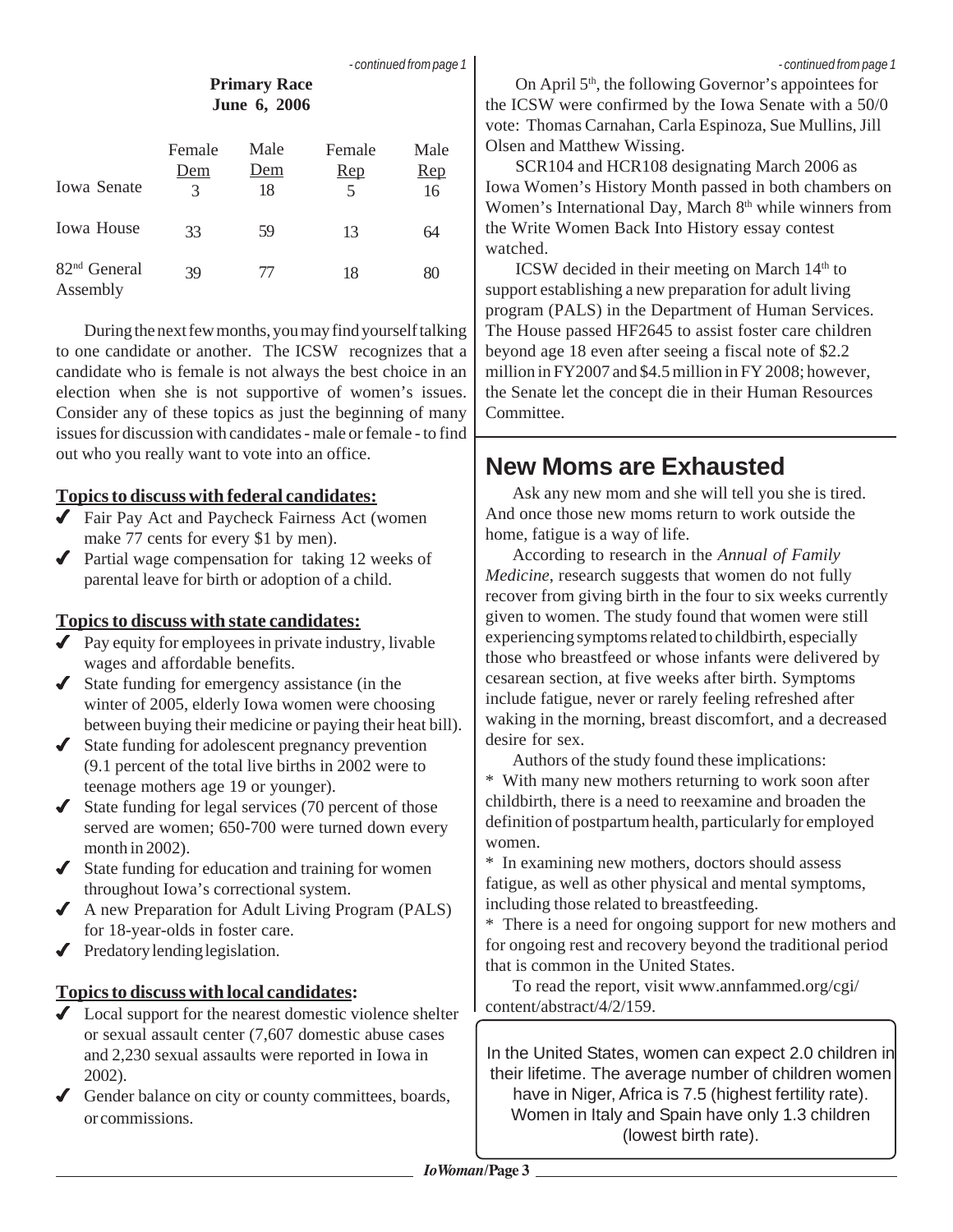## **Arthritis Foundation Self-Help Program**

Arthritis comprises over 100 different diseases and conditions and is one of the state's and nation's most common health problems. Forms of arthritis include Osteoarthritis, Rheumatoid Arthritis, Gout, Systemic Lupus Erythematosus and Fibromyalgia. Arthritis is characterized by pain, stiffness, occasional swelling and difficulty moving a joint, and affects women at a higher rate than men. An estimated 585,000 Iowans, of which 352,000 are women, have been doctor-diagnosed with arthritis. An additional 384,000 Iowans experience chronic joint symptoms, possible arthritis.

The Iowa Arthritis Program in the Iowa Department of Public Health focuses efforts throughout the year and especially during May, Arthritis Month, on increasing awareness of arthritis and strategies to manage the disease, including self-help education.

The Arthritis Foundation Self-Help Program was developed especially for people with arthritis and is conducted by trained leaders. The six-week program is designed to give participants the knowledge, confidence and skills to take a more active part in their arthritis care. Topics covered include making and carrying out action plans, pain and fatigue management, exercise, medications, dealing with difficult emotions and problem solving.

Leader qualifications include successful completion of two-day training, leading a program within 12 months of training, belief in the value of encouraging people with arthritis to assume responsibility for their self-management, and experience in working with a group process of sharing problems and finding solutions. For information about Arthritis Foundation Self-Help Program leader training, contact the Iowa Arthritis Program at 515/281-5675 <www.idph.state.ia.us/bhpl/arthritis.asp> or the Arthritis Foundation Iowa Chapter at 515/278-0636 or 866/378-0636 <www.arthritis.org>.

In addition to self-help education, early diagnosis and other management strategies - physical activity, weight control, therapy, medication and surgery - can reduce arthritis pain and disability. Information on these topics and on aquatic and exercise leader training can also be obtained from the Iowa Arthritis Program or the Arthritis Foundation Iowa Chapter.

*Article submitted by Laurene Hendricks, Iowa Arthritis Program Manager, Iowa Department of Public Health*

The United States Census Bureau estimates that there are 80.5 million mothers of all ages in the United States. Eighty-one percent of women 40 to 44 years old are mothers. In 1976, 90 percent of women in that age group were mothers.

#### **National Women's Health Week**

The Office on Women's Health, part of the U.S. Department of Health and Human Services, urges women to reconnect to their health during National Women's Health Week 2006. This national effort calls attention to the importance of women's health and is marked by over 1,000 events across the country. Web users eager to remind the women in their life about National Women's Health Week can visit www.womenshealth.gov/whw to send a National Women's Health Week e-card.

"National Women's Health Week calls upon the country's 150 million women to reconnect to their health," says Dr. Wanda Jones, deputy assistant secretary for Health for the U.S. Department of Health and Human Services. "We want to tell our mothers, our sisters, our daughters, our aunts and friends: take some time for yourself. One of the best gifts you can give yourself is to schedule an annual visit with a health care provider."

National Women's Health Week kicks off on Mother's Day, May 14, and May 15 is National Women's Check-up Day. This day reminds women to schedule an appointment with their health care provider. The Office on Women's Health encourages women to talk to their health care provider about the recommended screening tests and immunizations for their age and background. Learn more about these recommendations by visiting www.womenshealth.gov/screeningcharts/.

Getting a regular check-up is one of five preventive steps that the Office on Women's Health encourages women to take. The other four include: eating well, being physically active, not smoking, and following basic safety rules.

#### **Endowment Grants Available**

Friends of ICSW will be accepting applications until July 1, 2006 for assistance grants to low-income women to improve job skills, update professional licensing, enroll in English as a second language class, or attend occupational seminars leading to increased employment opportunities. Other educational programs for adult women will also be considered.

The Endowment Fund's grants are intended to be used to fund a portion of an educational program. A total of \$1,075 in grants will be awarded on August 26. Applicants must demonstrate financial need and that other funding sources are not available to them or are insufficient to meet a critical educational need.

All decisions by the board of directors on who to award are final, and there is no appeal process.

A three-page application form is available from the ICSW office at dhr.icsw@iowa.gov or www.state.ia.us/ dhr/sw. For a printed copy, telephone 515/281-4461 or 800/ 558-4427. Written references are required.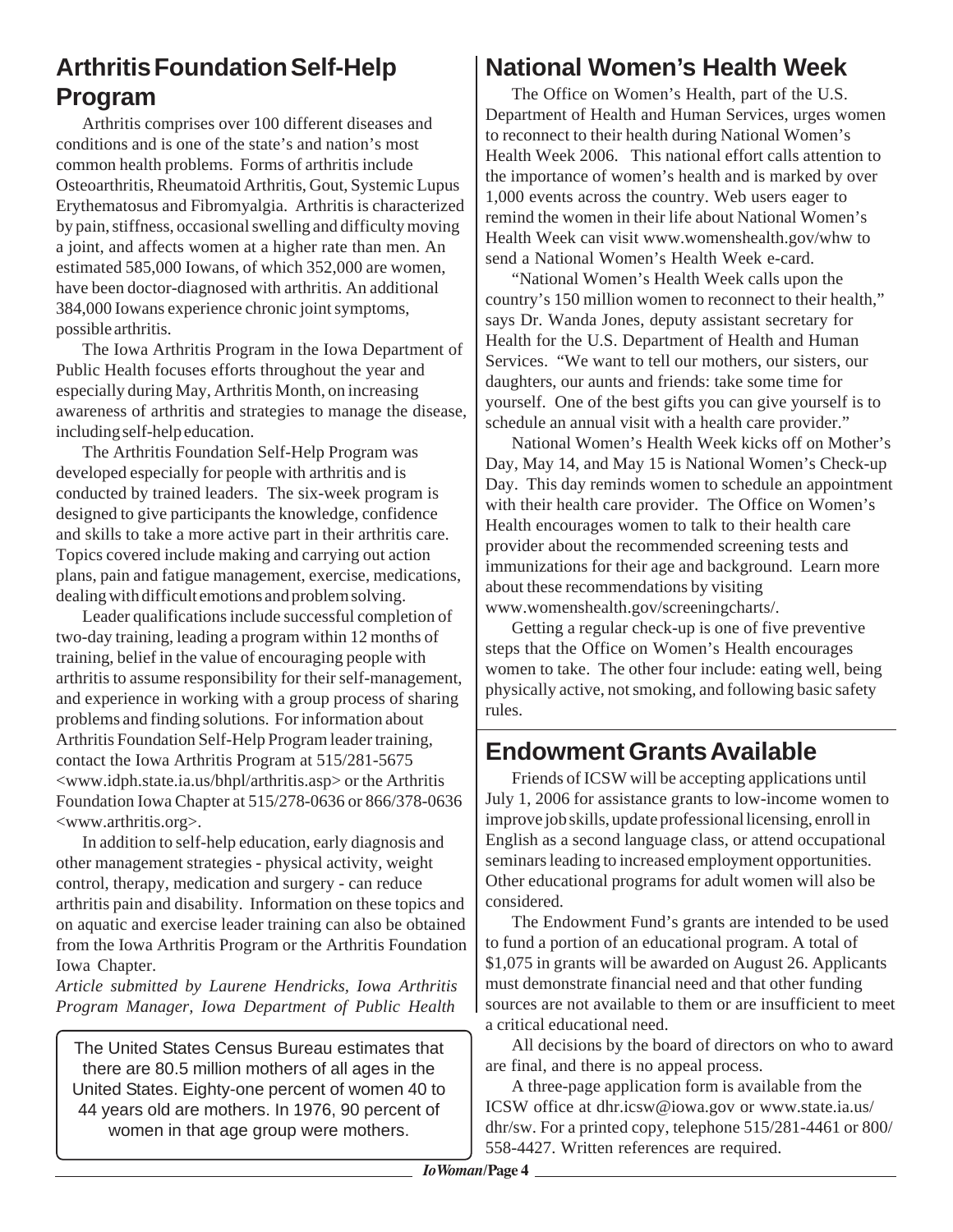## **May Is Teen Pregnancy Prevention Month**

National Teen Pregnancy Prevention Month (NTPPM) is an educational campaign designed to help communities recognize that the effects of unintended teen pregnancy and early childbearing are far-reaching. The campaign increases the public's awareness of and commitment to teen pregnancy prevention. The campaign mobilizes communities to help young people develop responsible, positive behaviors and attitudes regarding sexuality.

Hundreds of thousands of teens nationwide are expected to participate in the fifth annual National Day to Prevent Teen Pregnancy on May 3, 2006. The purpose of the National Day is to focus the attention of teens on the importance of avoiding too-early pregnancy and parenthood. On the National Day, teens nationwide are asked to go to www.teenpregnancy.org and take a short, scenario-based "quiz" that asks young people what they would do in a number of sexual situations.

The message of the National Day is straightforward: Sex has consequences. The online quiz (available in English and Spanish) delivers this message directly to teens and challenges them to think carefully about what they might do "in the moment."

"Teens tell us that the real-life scenarios presented in the National Day quiz help them think about what they would do in similar situations," said Sarah Brown, director of the National Campaign to Prevent Teen Pregnancy. "The simple and direct message of the Quiz is: sex is serious, have a plan."

Despite significant progress during the past decade, 34 percent of teen girls become pregnant at least once before age 20 and the vast majority (78 percent) of teen pregnancies are unintended.

Support for the National Day: National Day partners include a diverse group of over 170 media outlets, teen websites, health sector leaders, education leaders, businesses, youth-serving groups, groups representing elected officials, fatherhood and male involvement groups, faith-based groups, and other prominent national organizations. For a full list of National Day partners, please visit, www.teenpregnancy.org/national.

## **Women Board Directors**

At the end of March, 2006, Catalyst released a new report on women board directors of the *Fortune* 500, which found that women held 14.7 percent of all *Fortune* 500 boards seats, up from 13.6 percent in 2003 and 9.6 percent in 1995. The rate of progress over the past decade has been, on average, one-half of one percentage point per year. At the current rate, it could take 70 years for women to reach parity with men on corporate boards.

The census of women board directors looked at the compilation of boards from April 1, 2004 to March 31, 2005. During that time, Iowa had two *Fortune* 500 companies: Maytag Corporation and Principal Financial Group. Twenty-five percent of the boards were women. Sitting on Maytag's Board were Barbara R. Allen and W. Ann Reynolds, who also sat on three other boards. Principal has Betsy J. Bernard, Sandra L. Helton, Elizabeth E. Tallett, and Jocelyn Carter-Miller. Helton and Tallett each also sat on one other board. In 2005, Principal added another woman - Therese M. Vaughan. Maytag was bought out by Whirlpool Corporation. Although no longer an Iowa company, two women sit on Whirlpool's board of directors.

Catalyst is a research and advisory services organization working to build inclusive environments and expand opportunities for women at work. The full report can be found at www.catalyst.org.

#### **My Biz for Women**

The U.S. Small Business Administration, with the cooperation of the National Women's Business Council, has launched MY BIZ for Women, a new online tool designed to provide comprehensive business information and assistance to women entrepreneurs.

The site is designed to be the first step for all women business owners, providing one-stop access to information, highlighting the best resources the government has to offer. It provides information on starting and growing a small business, gaining access to capital and contracting opportunities, and links to other government agencies and SBA resource partners offering business counseling, a state-by-state listing of SBA's Women's Business Centers and other resource information.

MY BIZ for Women will provide easy online access to the latest information and business resources, serving as a single point of entry for women entrepreneurs to government resources.

Highlights of the new web portal feature up-to-date information on the issues of women in business, including Women's Business Data & Research, Inspiring Success Stories, Business Tips, and Upcoming Events.

In addition, each month a successful woman will share her experiences and wisdom.

Women will be able to gain valuable insights into the world of entrepreneurship from monthly guest columnists who will share their wisdom and experience from unique perspectives. They can also subscribe to "The Women's Perspective," a free SBA newsletter for women in business.

Go to www.SBA.gov/women to learn more.

63,821: The number of women owned firms in 2002. These firms account for \$7,398,962,000 in sales and receipts.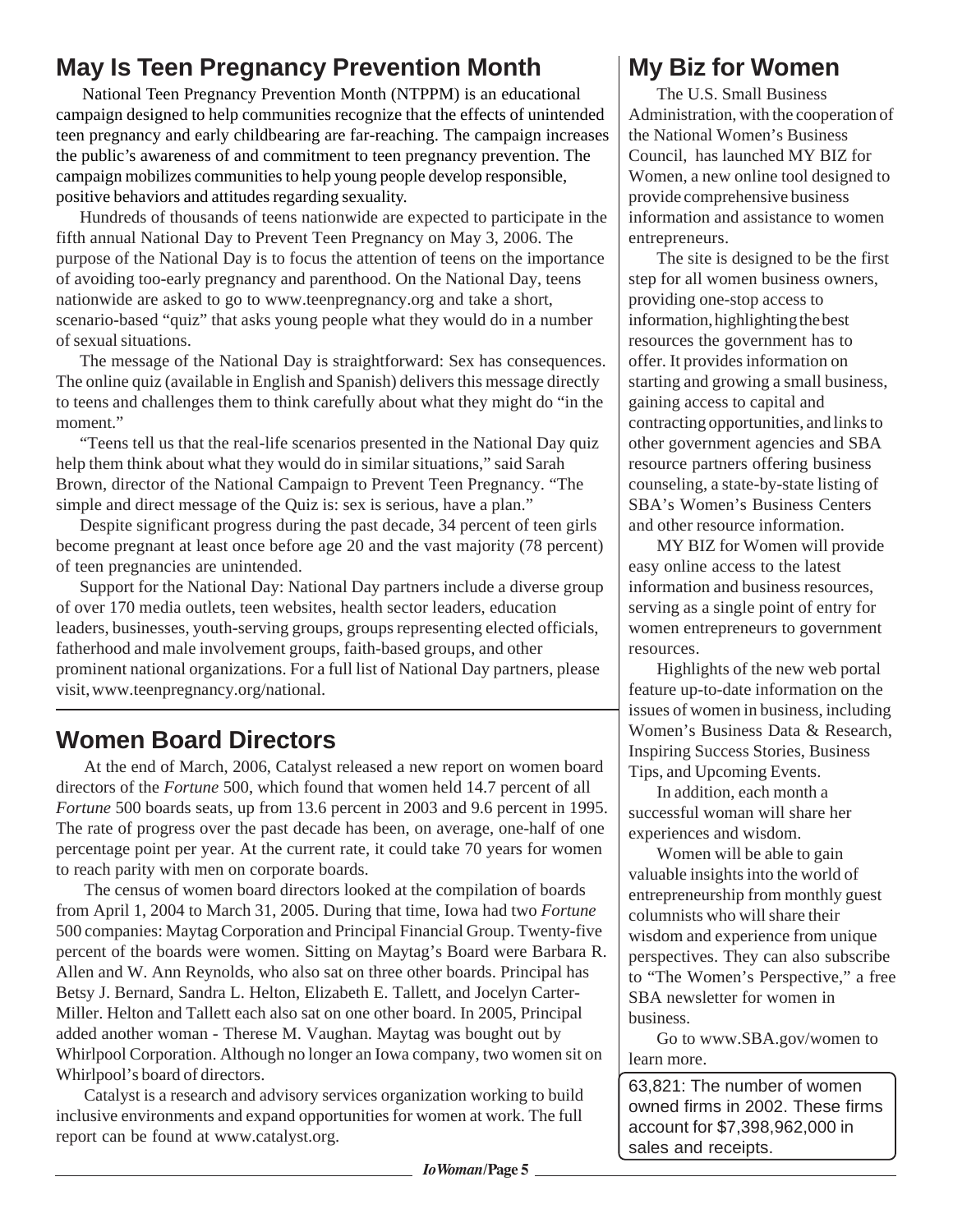#### **Making Safety and Support Accessible**

As with other citizens, people with disabilities have the right to personal safety and a life free of sexual violence and abuse. Yet it is estimated that 83% of women with disabilities will be sexually assaulted in their lifetime.

People with communicative disabilities often are not able to report the abuse or are not believed when they do report. Additionally, sexual assault victims with disabilities frequently experience difficulties accessing support services, medical care and the criminal justice system after an assault. In this training, disability and sexual assault service providers will acquire skills to respond effectively and sensitively to people who use alternative communication.

Topics of discussion include the following: who the people are who have communicative disabilities, the problem of sexual assault and abuse against people with disabilities, why many people with disabilities are vulnerable to abuse, myths surrounding sexual assault and people with disabilities, barriers people with disabilities face when reporting sexual abuse and accessing support, safety and other victim services, ways in which some people with disabilities communicate and what it means, how sexual violence impacts the emotional and physical well-being of the victim and of the non-offending people who care about them, what service providers need to know to provide effective and timely support, how to use the symbol book (provided free to attendees) as one way to communicate with a victim of sexual violence who uses alternative communication, and additional skills for communicating.

Professionals, managers, and administrators of organizations which provide services to persons with disabilities or to victims of sexual violence are invited to attend. There is no registration fee and lunch is provided.

The workshops will be held 9:30 a.m. – 4:30 p.m. May 3 - Waverly - Redeemer Lutheran Church May 4 - Dubuque - St. Raphael Cathedral May 10 - Sioux City - Western Iowa Tech Campus May 19 - Council Bluffs - Council Bluffs Public Library May 31 - Des Moines - DMACC-Ankeny Campus June 5 - Iowa City - University of Iowa Campus June 6 - Davenport - United Way of the Quad Cities June 15 - Fort Dodge - Iowa Central Community College June 16 - Ames - Iowa State University Campus June 22 - Ottumwa - Indian Hills Community College

 To register, visit www.iowacasa.org. With questions, contact Kristen Houser at khouser@cox.net or 402/650-6873 or Hazel Hull at IowaCASA at trainer@iowacasa.org or 515/244-7424.

#### **Who's Caring for the Caregivers?**

A growing number of older persons with disabilities are receiving care in home and community-based settings rather than in nursing homes, and family members continue to provide the vast majority of the care they receive. These family caregivers are often juggling multiple roles at home and in the labor force, or are experiencing other stresses and health problems, and need some help themselves.

Yet, health care practitioners and social service providers don't routinely assess the unique health risks of family caregivers, even though the family caregiver's role is generally recognized as physically and emotionally difficult.

Increasingly, states are funding innovative programs to identify and support these caregivers, according to a new report released in March 2006 by the AARP Public Policy Institute, *Ahead of the Curve: Emerging Trends and Practices in Family Caregiver Support*. The report draws attention to the needs of an estimated 44 million Americans who provide unpaid assistance and support to older people and adults with disabilities and to the new programs and services that have been created across the country to benefit these caregivers.

"This new AARP Public Policy Institute report found that the use of paid, formal care by older persons with disabilities in the community has been decreasing, while their sole reliance upon family caregivers has been increasing. Because there is a growing need, we wanted to identify promising practices to help caregivers. And we found them in eight states in particular: Alabama, California, Georgia, Massachusetts, Minnesota, North Carolina, Pennsylvania, and Washington," said AARP Director of Policy and Strategy John Rother.

"The demand for in-home caregiving is going to increase. To help ensure the quality of care, policymakers and health providers need to factor in an important part this equation—family caregivers," said Rother.

The report also looks at a number of new initiatives filling the gap to assess the needs of family caregivers themselves and link with the health care system. "This is an important step forward," said Lynn Friss Feinberg, Deputy Director of the National Center on Caregiving at Family Caregiver Alliance and lead author of the report. "The health and support needs of family caregivers are often overlooked. The strain of caring for a family member, especially an older spouse, is becoming a public health issue," said Feinberg.

For more on the emerging programs in these and other states, the full report can be found at: www.aarp.org/ caregiver.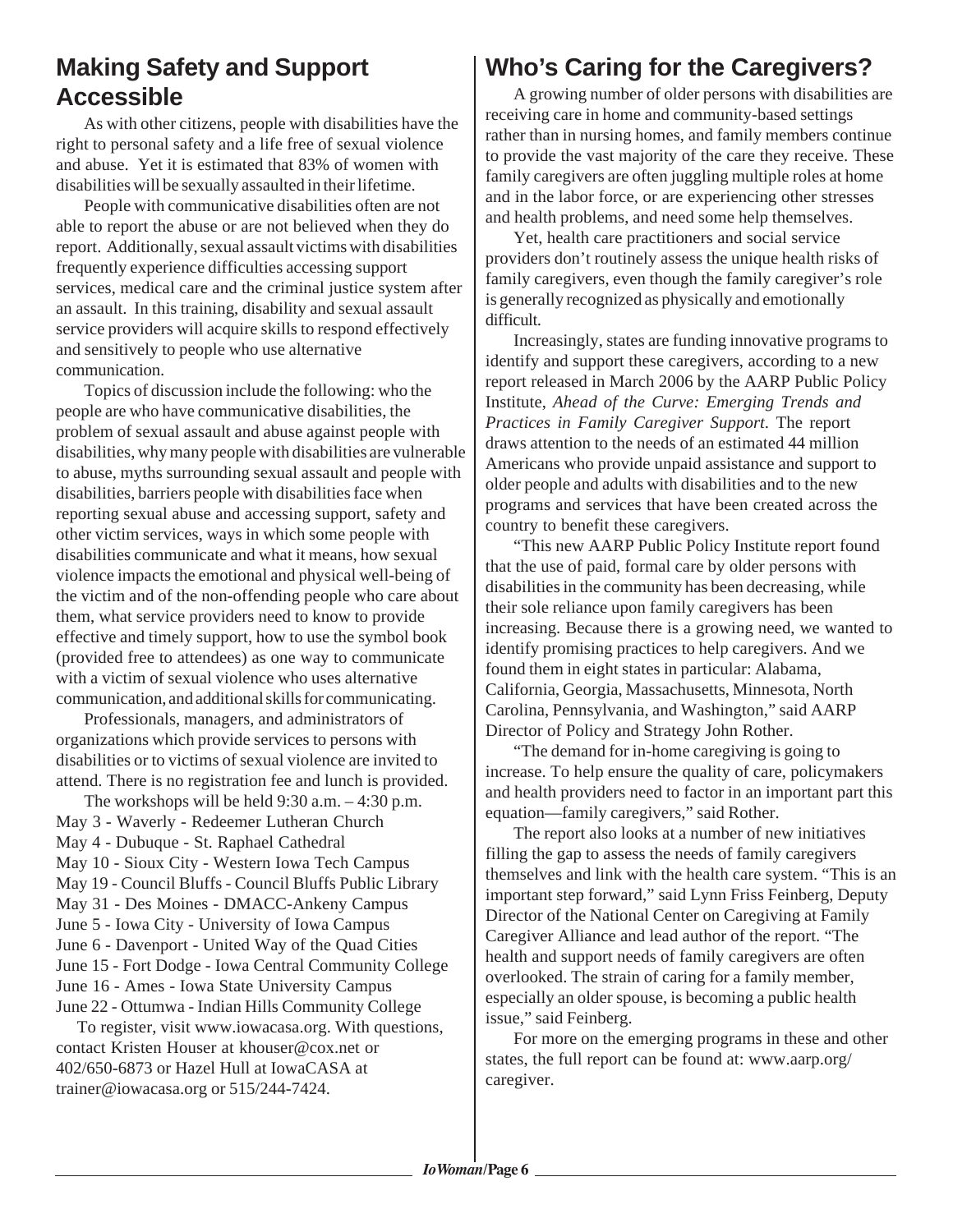# *Calendar of Events*

#### *May*

**Asian and Pacific Islander Americans Awareness and Older Americans Month**

- **1 Iowa Women's Hall of Fame nomination deadline.**
- **2 Risky Business 2006: Be the Change.** 9 a.m.- 4 p.m., Scheman Building, Iowa State University, Ames. Fee varies. Youth and Shelter Services, Inc. 515/232-4332 x.470 or <www.yss.ames.ia.us/ riskybusiness>.
- **3 National Day to Prevent Teen Pregnancy.** www.teenpregnancy.org.
- **4 Nancy Drew: Iowa's Heroine to the World.** Presented by Barbara Lounsberry. 12 noon, Stubbs Memorial Library, Holstein. Call 712/368-4563 for more information.
- **5 Iowa Gender-Specific Services Task Force.** 10 a.m.-12 noon, Urbandale Public Library, Urbandale. Kathy Nesteby, ICSW, 515/281-6915, 800/558-4427, or kathy.nesteby@iowa.gov.
- **6 American Civil Liberties Union Iowa Annual Dinner.** Old Brick, Iowa City. \$35. Speaker: Barry Lynn, executive director of Americans United for the Separation of Church and State. For more information, visit www.aclu-ia.org/ annual\_dinner.asp.
- **6 Making Strides Against Breast Cancer.** 7:30 a.m. registration begins, walk begins at 9 a.m. Water Works Park, Des Moines. Fee varies. American Cancer Society, 515/253-0247.
- **9 Iowa Commission on the Status of Women Meeting.** 10:00 a.m. - 2:15 p.m. Lucas State Office Building, Des Moines. Free and open to the public. Call or write for special accommodations, 800/558-4427, 515/281-4461 or dhr.icsw@iowa.gov.
- **12 Sacajawea and the Lewis and Clark Expedition.** Presented by Beverly J Hinds. 2 - 3 p.m., Meth-Wick Community, Cedar Rapids. Call 319-365-9171 for more information.
- **13 Asian Heritage Festival.** 10 a.m. 7 p.m., Water Works Park, Des Moines. Iowa Asian Alliance, 515/309-6038 or info@iowaasianalliance.com.
- **16 Friends of Iowa Women Prisoners.** 12 noon. Wesley United Methodist Church, Des Moines. Deb Breuklander of Des Moines, featured March  $20<sup>th</sup>$  in "Al Roker Investigates: Meth, Murder & Madness," on Court TV, will present the program. Bring a brown bag lunch.
- **17 Anniversary of** *Brown vs. Board of Education***.**
- **22-23 Governor's Conference on Aging Aging in Iowa: The Years Ahead.** Sheraton, West Des Moines. Fee varies. For more information, call 515/225-1051 or 800/264-1084 or visit www.state.ia.us/elderaffairs.
- **24 Coffee with Chrysalis: Go, Run, Win!** 7:30 8:30 a.m., Plymouth Congregational Church, Des Moines. Register by calling 515/255-1853 or visiting www.chyrsalisfdn.org.
- **26 Iowans in Transition proposal deadline.** 4 p.m.

## *June*

- **1-2 Whispers & Screams.** See page 2 for more information.
- **5 2006 Iowa Caregivers Month Celebration.** Hotel Fort Des Moines, Des Moines. Iowa CareGivers Association, 515/241-8697.
- **14 Women of Achievement 25th Anniversary Awards Luncheon.** 11:45 a.m. - 1:15 p.m., Polk County Convention Complex. YWCA of Greater Des Moines, 515/244-8961.
- **23 Title IX banning sex discrimination in education was enacted in 1972.**
- **30 Iowa Department of Human Rights 20th Anniversary Celebration.** 8 a.m. - 2:15 p.m., Drake University, Des Moines. Contact 515/242- 5655 for more information.

## **WOMEN SOAR 2006**

An inspirational, mentoring-based program for girls in grades 8-12 on careers in aerospace, aviation, engineering and other related science and technology fields is being held July 23-24, 2006 in Oshkosh, Wisconsin in conjunction with the EAA AirVenture show

Women Soar brings together girls in grades 8-12 with women from across the U.S. who have achieved success in non-traditional careers in aerospace, aviation and related industries. The two-day program engages girls in educational programs, presentations, and personalized mentoring to introduce them to exciting career opportunities in science and technology, highlight educational resources available to them and inspire each girl to dream big and look beyond her horizons.

This program attracts young women from across the U.S. Oshkosh is located about 2-1/2 hours north of Chicago. The student cost for the two-day program is only \$10.

For more information or to register, call 800/236-1025.